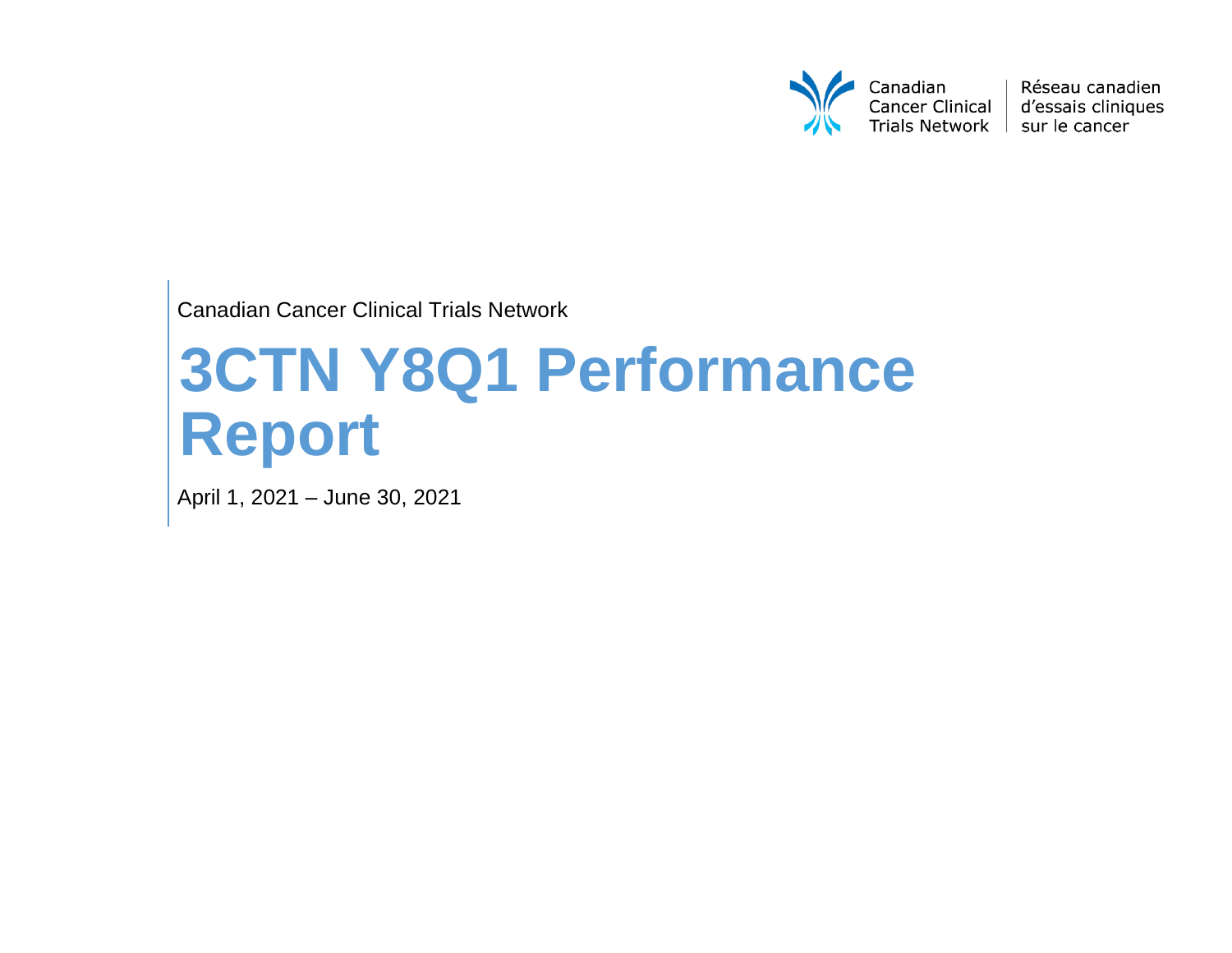# Table of Contents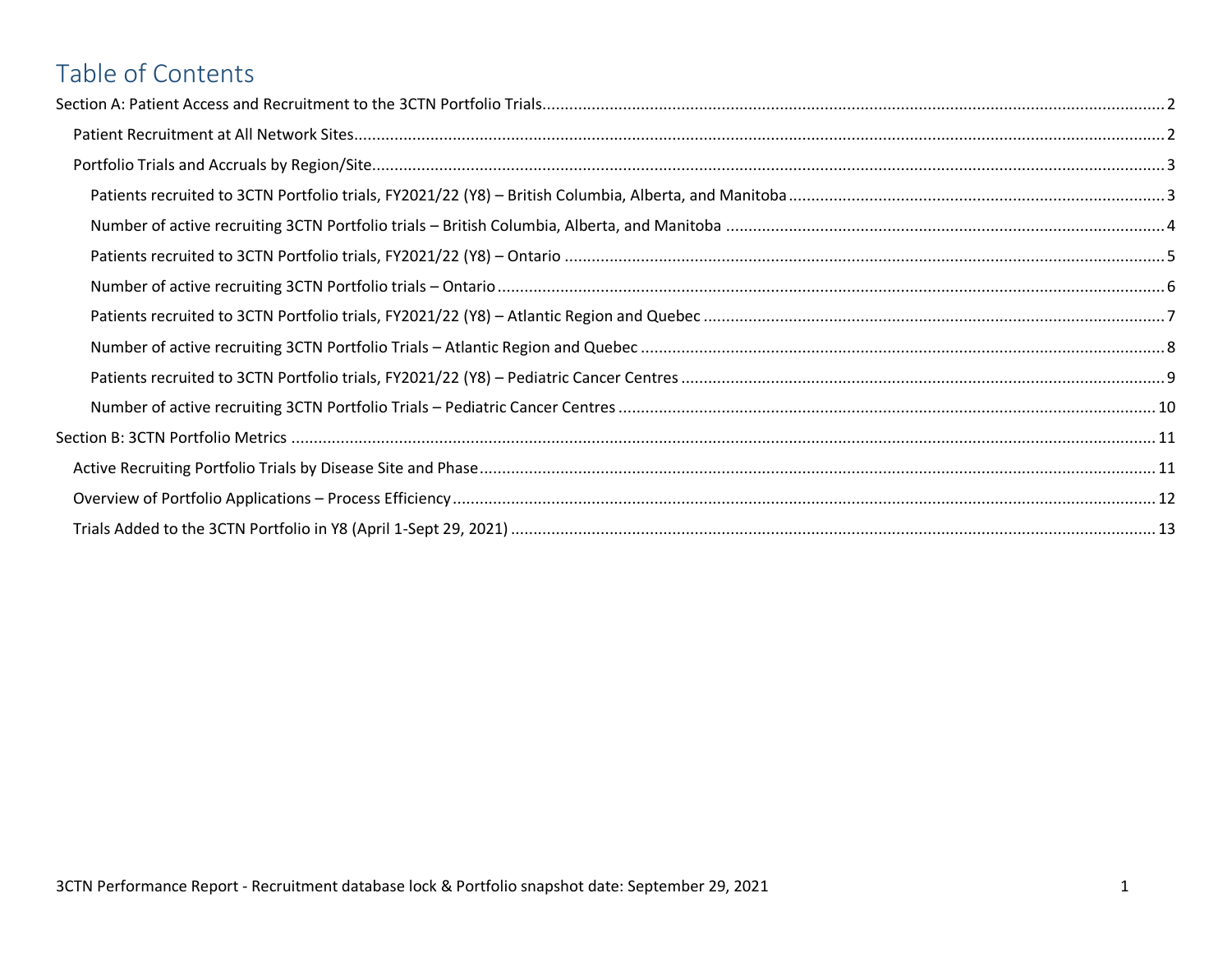# <span id="page-2-0"></span>Section A: Patient Access and Recruitment to the 3CTN Portfolio Trials

#### <span id="page-2-1"></span>Patient Recruitment at All Network Sites



**Objective:** To improve patient access to academic clinical trials and improve patient recruitment by greater than 75% within four years.

Notes:

- 1861 patients were recruited to Portfolio trials in Quarter 1.
- Overall, ~33% of Adult Sites (14 out of 42) are on track to meet their Y8 target (75% above pre-3CTN baseline).
- \* Nova Scotia Health Authority's Y8Q1 recruitment was unreported.
- \*\* Pediatric progress to pre-3CTN baseline recruitment is shown. 10 Pediatric sites are on track to exceed their pre-3CTN baseline by end of Y8.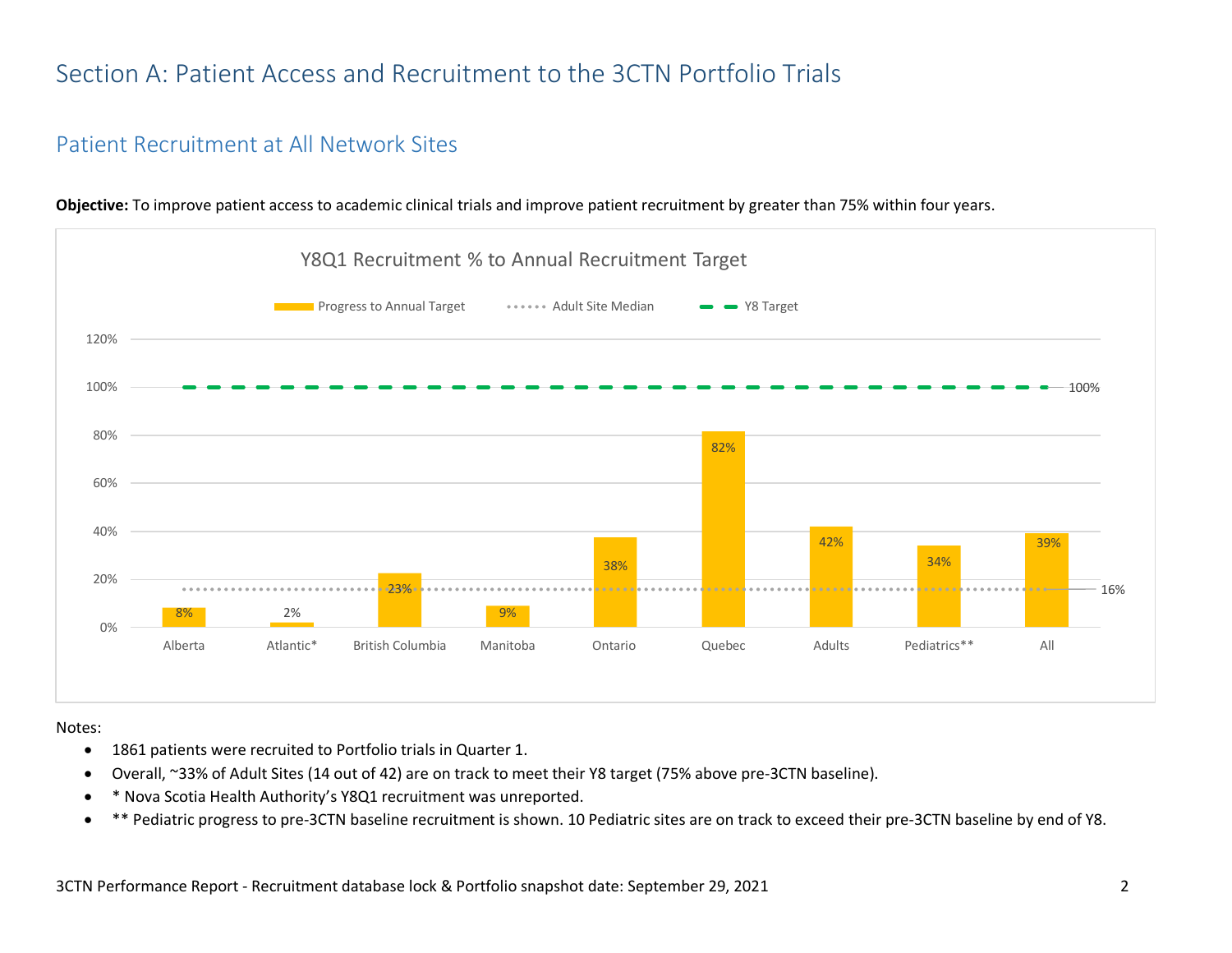# <span id="page-3-0"></span>Portfolio Trials and Accruals by Region/Site

#### <span id="page-3-1"></span>Patients recruited to 3CTN Portfolio trials, FY2021/22 (Y8) – British Columbia, Alberta, and Manitoba

|                                | Pre-3CTN        | <b>Y2</b>    | <b>Y3</b>    | <b>Y4</b> | <b>Y5</b> | <b>Y6</b> | <b>Y7</b>    |           |              | <b>Y8</b>                 |                       |
|--------------------------------|-----------------|--------------|--------------|-----------|-----------|-----------|--------------|-----------|--------------|---------------------------|-----------------------|
| <b>Network Site</b>            | <b>Baseline</b> | <b>Total</b> | <b>Total</b> | Total     | Total     | Total     | <b>Total</b> | Q1        | <b>Total</b> | $%$ of<br><b>Baseline</b> | % of<br><b>Target</b> |
| CancerCare Manitoba            | 99              | 72           | 102          | 90        | 98        | 51        | 44           | 16        | 16           | 16%                       | 9%                    |
| Western Manitoba Cancer Centre | 1               | 0            | $\Omega$     | 0         |           | 1         | 0            | 0         | 0            | 0%                        | 0%                    |
| <b>Manitoba Total</b>          | 100             | 72           | 102          | 90        | 99        | 51        | 44           | <b>16</b> | 16           | 16%                       | 9%                    |
| BC Cancer – Vancouver          | 106             | 117          | 152          | 127       | 107       | 110       | 154          | 48        | 48           | 45%                       | 26%                   |
| BC Cancer - Abbotsford         | 16              | 28           | 14           | 22        | 22        |           | 1            | 0         | 0            | 0%                        | 0%                    |
| BC Cancer - Prince George      | 1               | 6            | 4            | 8         | 9         | 10        | 14           | 6         | 6            | 600%                      | 343%                  |
| BC Cancer - Kelowna            | 38              | 40           | 30           | 28        | 38        | 33        | 36           | 10        | 10           | 26%                       | 15%                   |
| BC Cancer – Victoria           | 26              | 44           | 69           | 64        | 69        | 78        | 40           | 10        | 10           | 38%                       | 22%                   |
| <b>British Columbia Total</b>  | 187             | 235          | 269          | 249       | 245       | 232       | 245          | 74        | 74           | 40%                       | 23%                   |
| <b>Cross Cancer Institute</b>  | 102             | 112          | 137          | 99        | 103       | 310       | 202          | 13        | 13           | 13%                       | 7%                    |
| <b>Tom Baker Cancer Centre</b> | 76              | 140          | 125          | 154       | 139       | 341       | 248          | 13        | 13           | 17%                       | 10%                   |
| <b>Alberta Total</b>           | 178             | 252          | 262          | 253       | 242       | 651       | 450          | 26        | 26           | 15%                       | 8%                    |
| <b>Western Region Total</b>    | 465             | 559          | 633          | 592       | 586       | 934       | 739          | 116       | 116          | 25%                       | 14%                   |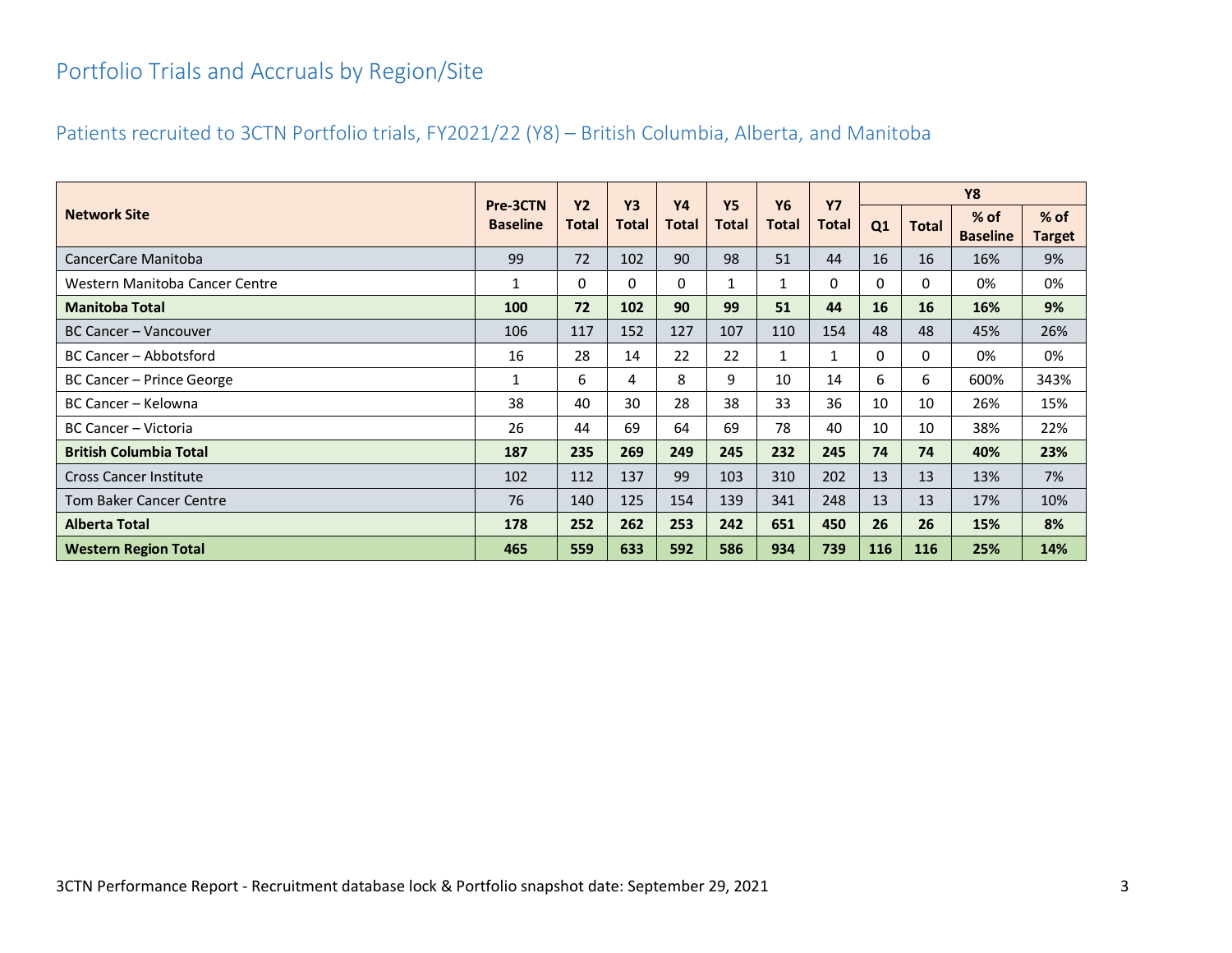## <span id="page-4-0"></span>Number of active recruiting 3CTN Portfolio trials – British Columbia, Alberta, and Manitoba

|                                |                         |                | Y5 (2018-19)   |                |    | Y6 (2019-20) |                |                |          |    | Y7 (2020-21)   |                          | Y8 (2021-22) |          |
|--------------------------------|-------------------------|----------------|----------------|----------------|----|--------------|----------------|----------------|----------|----|----------------|--------------------------|--------------|----------|
| <b>Network Site</b>            | 3CTN<br><b>Baseline</b> | Q <sub>1</sub> | Q <sub>2</sub> | Q <sub>3</sub> | Q4 | Q1           | Q <sub>2</sub> | Q <sub>3</sub> | Q4       | Q1 | Q <sub>2</sub> | Q <sub>3</sub>           | Q4           | Q1       |
| CancerCare Manitoba            | 37                      | 28             | 27             | 29             | 23 | 22           | 19             | 16             | 22       | 13 | 20             | 18                       | 17           | 17       |
| Western Manitoba Cancer Centre | 0                       | 0              | $\Omega$       |                |    |              |                |                |          |    |                |                          |              |          |
| BC Cancer - Vancouver          | 50                      | 25             | 25             | 27             | 27 | 26           | 25             | 23             | 27       | 16 | 17             | 19                       | 28           | 29       |
| BC Cancer - Abbotsford         | 6                       | 4              | 4              |                | 4  |              | 5.             |                | $\Omega$ |    |                | $\Omega$                 |              | $\Omega$ |
| BC Cancer - Prince George      | 2                       | 3              | 3              |                | 3  |              | 2              | 3              | 3        | 4  | 5              | 4                        | 6            | 6        |
| BC Cancer – Kelowna            | 23                      | 9              | 10             | 6              | 6  |              | 5              |                |          | 4  | 5              | 5                        |              | 8        |
| BC Cancer - Victoria           | 12                      | 5.             | 6              |                |    | 8            | 7              | 6              | 6        |    | 9              | $\overline{\phantom{a}}$ | 10           | 11       |
| <b>Cross Cancer Institute</b>  | 29                      | 29             | 28             | 30             | 29 | 27           | 26             | 27             | 21       | 14 | 25             | 22                       | 22           | 25       |
| Tom Baker Cancer Centre        | 20                      | 29             | 32             | 32             | 30 | 30           | 34             | 33             | 33       | 28 | 28             | 23                       | 25           | 23       |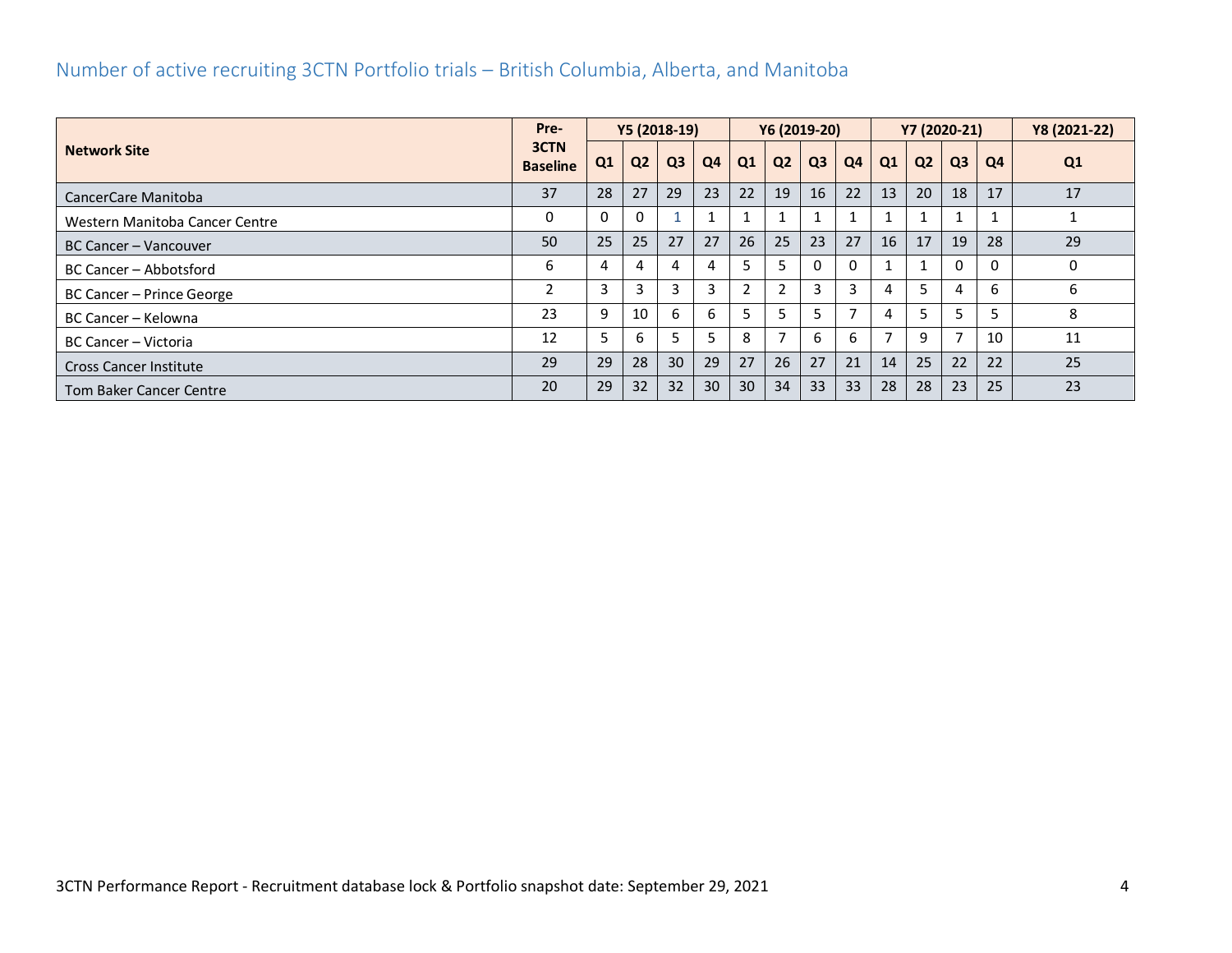# <span id="page-5-0"></span>Patients recruited to 3CTN Portfolio trials, FY2021/22 (Y8) – Ontario

|                                                                    |                 | Pre-3CTN<br><b>Y2</b><br><b>Y3</b> |              | <b>Y4</b>      | <b>Y5</b><br><b>Y6</b> |                | <b>Y7</b>      |                |                | <b>Y8</b>               |                         |
|--------------------------------------------------------------------|-----------------|------------------------------------|--------------|----------------|------------------------|----------------|----------------|----------------|----------------|-------------------------|-------------------------|
| <b>Network Site</b>                                                | <b>Baseline</b> | Total                              | Total        | <b>Total</b>   | <b>Total</b>           | <b>Total</b>   | Total          | Q1             | <b>Total</b>   | % of<br><b>Baseline</b> | $%$ of<br><b>Target</b> |
| London Health Sciences Centre                                      | 186             | 172                                | 187          | 169            | 248                    | 942            | 693            | 218            | 218            | 117%                    | 67%                     |
| <b>Grand River Regional Cancer Centre</b>                          | 20              | 13                                 | 43           | 32             | 34                     | 19             | 24             | 3              | 3              | 15%                     | 9%                      |
| Windsor Regional Cancer Centre                                     | 14              | 17                                 | 63           | 32             | 16                     | 3              | $\overline{2}$ | 0              | $\Omega$       | 0%                      | 0%                      |
| Juravinski Cancer Centre                                           | 181             | 231                                | 247          | 454            | 345                    | 217            | 142            | 71             | 71             | 39%                     | 22%                     |
| Cambridge Memorial Hospital                                        | 11              | $\overline{2}$                     | 5            | 4              | 5                      | 8              | 9              | 0              | $\Omega$       | 0%                      | 0%                      |
| St. Joseph's Healthcare Hamilton                                   | 21              | 30                                 | 54           | 74             | 40                     | 20             | 54             | 20             | 20             | 95%                     | 54%                     |
| <b>Walker Family Cancer Centre</b>                                 | 17              | 22                                 | 13           | 23             | 37                     | 40             | $\overline{7}$ | 5              | 5              | 29%                     | 17%                     |
| Sunnybrook Health Sciences Centre                                  | 141             | 229                                | 398          | 363            | 651                    | 638            | 387            | 137            | 137            | 97%                     | 56%                     |
| Humber River Hospital                                              | $\mathbf{1}$    | $\overline{2}$                     | $\mathbf{1}$ | 9              | 7                      | 3              | 4              | $\overline{2}$ | $\overline{2}$ | 200%                    | 114%                    |
| Michael Garron Hospital                                            | $\overline{2}$  | $\overline{2}$                     | $\mathbf{1}$ | $\overline{7}$ | $\overline{2}$         | $\Omega$       | $\Omega$       | 0              | $\Omega$       | 0%                      | 0%                      |
| Princess Margaret Cancer Centre                                    | 396             | 384                                | 533          | 473            | 720                    | 543            | 267            | 106            | 106            | 27%                     | 15%                     |
| Markham Stouffville Hospital                                       | $\mathbf{1}$    | 0                                  | 28           | 9              | $\overline{2}$         | 6              | 3              | 0              | $\Omega$       | 0%                      | 0%                      |
| Mount Sinai Hospital                                               | 21              | 12                                 | 40           | $\overline{7}$ | 12                     | $\overline{7}$ | 67             | 179            | 179            | 852%                    | 487%                    |
| Northeast Cancer Centre                                            | 24              | 17                                 | 12           | 9              | 18                     | 17             | $\overline{7}$ | $\mathbf{1}$   | $\mathbf{1}$   | 4%                      | 2%                      |
| North York General Hospital                                        | 1               | 4                                  | 8            | 11             | 9                      | $\overline{7}$ | $\overline{7}$ | 5              | 5              | 500%                    | 286%                    |
| Royal Victoria Regional Health Centre                              | 8               | 18                                 | 58           | 23             | 9                      | 25             | 13             | 10             | 10             | 125%                    | 71%                     |
| St. Michael's Hospital                                             | 19              | $\Omega$                           | 27           | $\overline{2}$ | $\mathbf{1}$           | $\overline{3}$ | 0              | 0              | $\Omega$       | 0%                      | 0%                      |
| Southlake Regional Health Centre                                   | 10              | 15                                 | 75           | 26             | 68                     | 32             | 9              | 3              | 3              | 30%                     | 17%                     |
| Thunder Bay Regional Health Sciences Centre                        | 26              | $\overline{3}$                     | 46           | 16             | 25                     | 4              | $\overline{2}$ | 5              | 5              | 19%                     | 11%                     |
| Trillium Health Partners - Credit Valley Hospital                  | 27              | 5                                  | 51           | 10             | 12                     | 10             | $\overline{2}$ | $\mathbf{1}$   | 1              | 4%                      | 2%                      |
| William Osler Health System                                        | $\mathbf{1}$    | $\Omega$                           | 29           | 13             | $\Omega$               | 16             | $\overline{2}$ | 0              | $\Omega$       | 0%                      | 0%                      |
| The Ottawa Hospital Cancer Centre                                  | 132             | 238                                | 396          | 500            | 850                    | 804            | 483            | 88             | 88             | 67%                     | 38%                     |
| Cancer Centre of Southeastern Ontario at Kingston General Hospital | 41              | 58                                 | 122          | 84             | 72                     | 89             | 59             | 11             | 11             | 27%                     | 15%                     |
| R.S. McLaughlin Durham Regional Cancer Centre                      | 22              | 26                                 | 70           | 18             | 15                     | 36             | 3              | 4              | 4              | 18%                     | 10%                     |
| <b>Central Region Total</b>                                        | 1323            | 1500                               | 2507         | 2368           | 3198                   | 3489           | 2246           | 869            | 869            | 66%                     | 38%                     |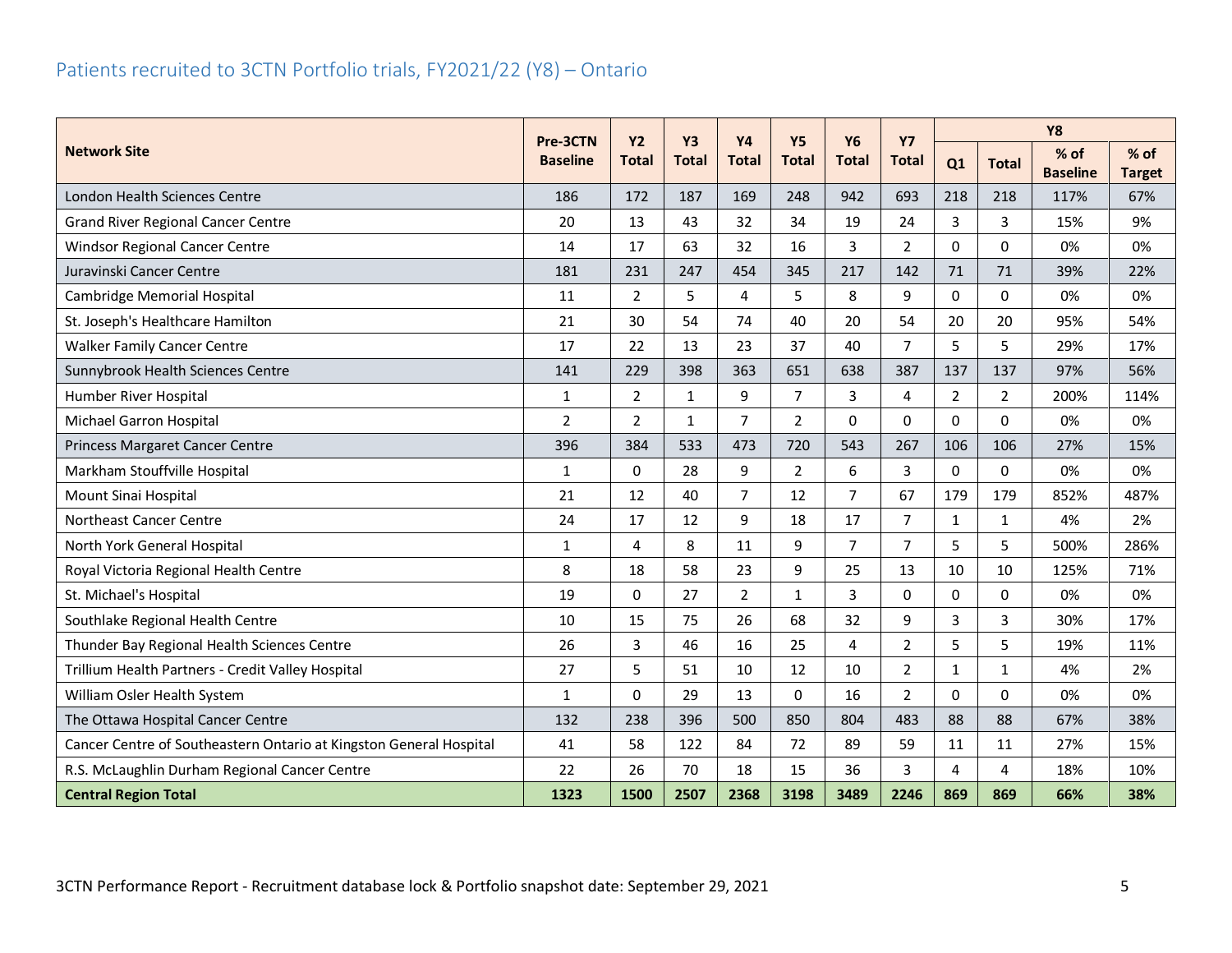# <span id="page-6-0"></span>Number of active recruiting 3CTN Portfolio trials – Ontario

|                                                                    |                         |                |                | Y5 (2018-19)   |                | Y6 (2019-20)   |                |                |                |                | Y7 (2020-21)   |                | Y8 (2021-22)   |                |
|--------------------------------------------------------------------|-------------------------|----------------|----------------|----------------|----------------|----------------|----------------|----------------|----------------|----------------|----------------|----------------|----------------|----------------|
| <b>Network Site</b>                                                | 3CTN<br><b>Baseline</b> | Q1             | Q <sub>2</sub> | Q <sub>3</sub> | Q <sub>4</sub> | Q1             | Q <sub>2</sub> | Q <sub>3</sub> | Q <sub>4</sub> | Q1             | Q <sub>2</sub> | Q <sub>3</sub> | Q4             | Q1             |
| London Health Sciences Centre                                      | 79                      | 45             | 46             | 46             | 40             | 47             | 52             | 54             | 57             | 45             | 47             | 44             | 41             | 42             |
| <b>Grand River Regional Cancer Centre</b>                          | 11                      | 8              | 8              | 8              | 8              | 6              | 7              | 8              | 8              | 8              | 8              | 8              | 8              | 9              |
| <b>Windsor Regional Cancer Centre</b>                              | 4                       | 4              | $\overline{4}$ | 5              | 5              | 4              | 4              | 4              | 3              | 4              | $\overline{2}$ | $\overline{2}$ | $\overline{2}$ | $\overline{2}$ |
| Juravinski Cancer Centre                                           | 51                      | 29             | 27             | 30             | 32             | 22             | 26             | 24             | 34             | 13             | 31             | 34             | 35             | 38             |
| Cambridge Memorial Hospital                                        | 5                       | $\overline{2}$ | $\overline{2}$ | $\overline{3}$ | $\overline{2}$ | $\overline{2}$ | $\overline{2}$ | $\overline{2}$ | $\overline{2}$ | $\overline{2}$ | $\overline{2}$ | $\overline{2}$ | $\overline{2}$ | $\overline{2}$ |
| St. Joseph's Healthcare Hamilton                                   | $\overline{2}$          | 3              | $\overline{2}$ | $\overline{2}$ | 3              | $\mathbf{1}$   | $\mathbf{1}$   | $\mathbf{1}$   | $\mathbf{1}$   | $\mathbf{1}$   | 1              | $\overline{2}$ | $\overline{2}$ | $\overline{2}$ |
| <b>Walker Family Cancer Centre</b>                                 | 10                      | 8              | $\overline{7}$ | 8              | 7              | 6              | 6              | 8              | 7              | 8              | $\overline{7}$ | $\overline{7}$ | 7              | 6              |
| Sunnybrook Health Sciences Centre                                  | 10                      | 32             | 34             | 34             | 35             | 34             | 36             | 36             | 35             | 47             | 35             | 34             | 33             | 32             |
| Humber River Hospital                                              | 0                       | 3              | 3              | $\overline{2}$ | $\overline{2}$ | $\overline{2}$ | $\overline{2}$ | 3              | $\overline{2}$ | 3              | $\overline{2}$ | $\mathbf{1}$   | $\mathbf{1}$   | 1              |
| Michael Garron Hospital                                            | 3                       | $\overline{2}$ | $\overline{2}$ | $\overline{2}$ | $\overline{2}$ | 1              | 1              | $\mathbf{1}$   | 1              | $\mathbf{1}$   |                | 1              | 1              | $\mathbf{1}$   |
| <b>Princess Margaret Cancer Centre</b>                             | 91                      | 71             | 74             | 81             | 86             | 78             | 88             | 89             | 80             | 80             | 81             | 82             | 65             | 68             |
| Markham Stouffville Hospital                                       | 0                       | $\Omega$       | 0              | 1              | $\mathbf{1}$   | $\mathbf{1}$   | 0              | $\mathbf{1}$   | 1              | $\mathbf{1}$   | 1              | $\mathbf{1}$   | 1              | $\mathbf 0$    |
| Mount Sinai Hospital                                               | 6                       | 4              | $\overline{4}$ | Δ              | 4              | 4              | 5              | 6              | 3              | 3              | $\overline{2}$ | $\overline{2}$ | 3              | 3              |
| Northeast Cancer Centre                                            | 10                      | 6              | $\overline{7}$ | $\overline{7}$ | 8              | $\overline{7}$ | $\overline{7}$ | $\overline{7}$ | $\overline{7}$ | 8              | $\overline{7}$ | $\overline{7}$ | 8              | 9              |
| North York General Hospital                                        | 0                       | 3              | $\overline{4}$ | $\overline{3}$ | 3              | 3              | 5              | $\overline{4}$ | $\mathbf{1}$   | $\overline{2}$ | 3              | 4              | 4              | 4              |
| Royal Victoria Regional Health Centre                              | 5                       | 8              | 6              | 6              | 6              | 6              | 6              | 9              | 10             | 10             | 9              | 10             | 10             | 12             |
| St. Michael's Hospital                                             | 4                       | 1              | $\mathbf{1}$   | $\mathbf{1}$   | $\overline{2}$ | $\overline{2}$ | $\overline{2}$ | 3              | $\overline{2}$ | $\overline{2}$ | $\overline{2}$ | $\mathbf{1}$   | 1              | 1              |
| Southlake Regional Health Centre                                   | 3                       | 9              | 10             | 10             | 10             | 9              | 8              | 8              | 7              | 6              | 6              | 6              | 6              | 8              |
| Thunder Bay Regional Health Sciences Centre                        | 8                       | 5              | 5              | 5              | 5              | 5              | 5              | 4              | 3              | $\Omega$       | $\Omega$       | 3              | 3              | $\overline{2}$ |
| Trillium Health Partners - Credit Valley Hospital                  | 9                       | 3              | 3              | 3              | 4              | 4              | 4              | 3              | 6              | $\Omega$       | 0              | $\mathbf{1}$   | 4              | 6              |
| William Osler Health System                                        | $\Omega$                | $\mathbf{1}$   | $\mathbf{1}$   | $\overline{2}$ | $\overline{2}$ | $\mathbf{1}$   | $\overline{2}$ | $\overline{2}$ | $\overline{2}$ | $\mathbf{1}$   | 1              | $\mathbf{1}$   | 3              | $\overline{2}$ |
| The Ottawa Hospital Cancer Centre                                  | 56                      | 38             | 37             | 41             | 51             | 41             | 36             | 34             | 15             | 10             | 27             | 29             | 35             | 37             |
| Cancer Centre of Southeastern Ontario at Kingston General Hospital | 18                      | 26             | 25             | 25             | 26             | 21             | 33             | 33             | 22             | 21             | 21             | 21             | 20             | 21             |
| R.S. McLaughlin Durham Regional Cancer Centre                      | 13                      | 3              | 4              | 3              | 3              | 3              | 3              | $\overline{2}$ | $\overline{2}$ | $\Omega$       | $\overline{2}$ | $\mathbf{1}$   | 1              | 3              |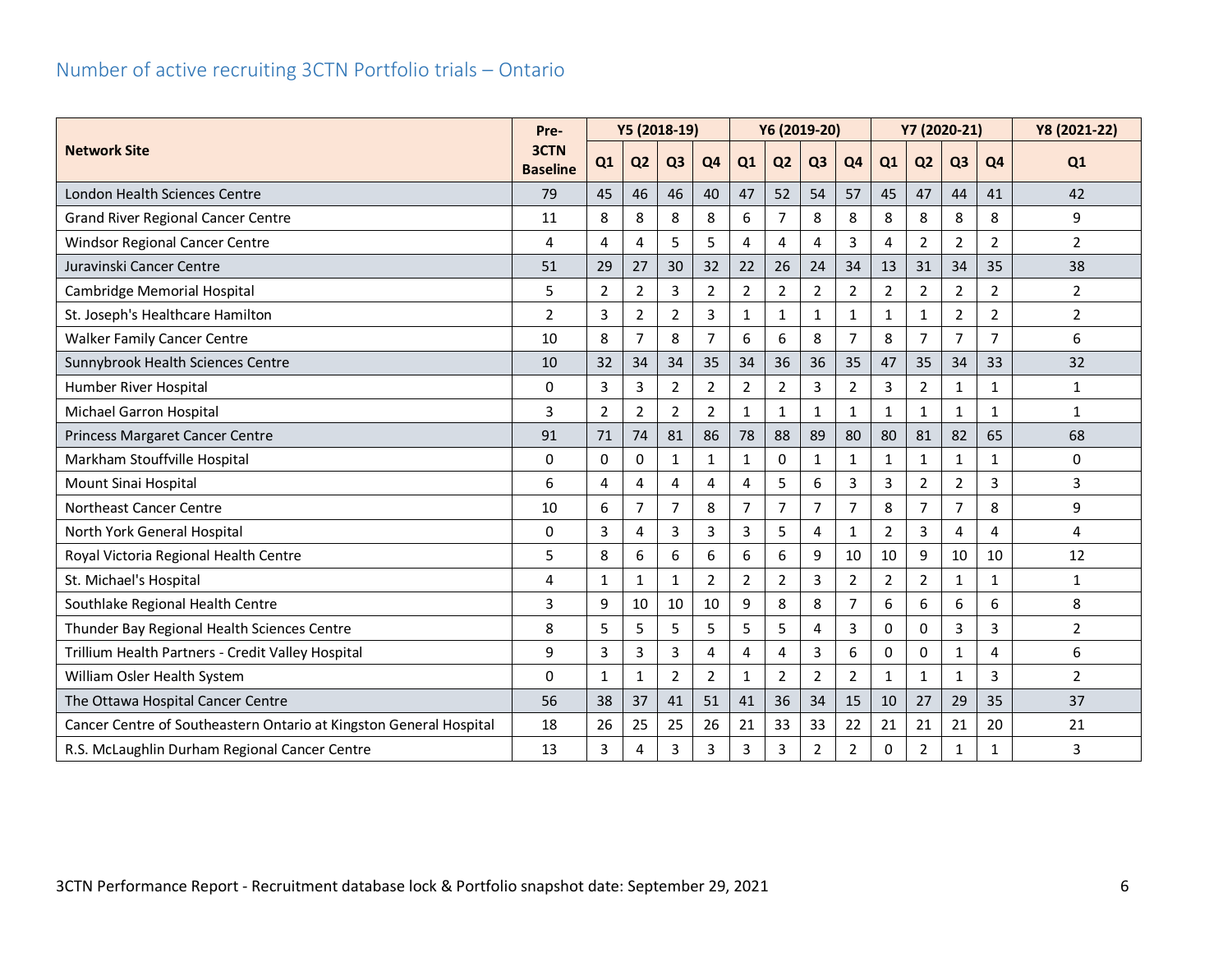## <span id="page-7-0"></span>Patients recruited to 3CTN Portfolio trials, FY2021/22 (Y8) – Atlantic Region and Quebec

|                                                                                                     | Pre-3CTN        | <b>Y2</b> | <b>Y3</b> | <b>Y4</b> | <b>Y5</b>    | <b>Y6</b>    | <b>Y7</b>  |                |                | <b>Y8</b>                 |                         |
|-----------------------------------------------------------------------------------------------------|-----------------|-----------|-----------|-----------|--------------|--------------|------------|----------------|----------------|---------------------------|-------------------------|
| <b>Network Site</b>                                                                                 | <b>Baseline</b> | Total     | Total     | Total     | <b>Total</b> | <b>Total</b> | Total      | Q1             | <b>Total</b>   | $%$ of<br><b>Baseline</b> | $%$ of<br><b>Target</b> |
| Nova Scotia Health Authority                                                                        | 39              | 40        | 52        | 45        | 42           | 20           | <b>DNR</b> | <b>DNR</b>     | <b>DNR</b>     |                           |                         |
| Eastern Regional Health Authority                                                                   | 15              | 4         | 12        | 8         | 15           | 16           | 5          | $\overline{2}$ | $\overline{2}$ | 13%                       | 8%                      |
| <b>Atlantic Total</b>                                                                               | 54              | 97        | 112       | 88        | 57           | 36           | 5          | $\overline{2}$ | $\overline{2}$ | 4%                        | 2%                      |
| CIUSSS du Centre-Ouest-de-l'Île-de-Montréal (CIUSSS CODIM)                                          | 87              | 76        | 161       | 149       | 71           | 155          | 90         | 53             | 53             | 61%                       | 35%                     |
| CISSS de l'Outaouais                                                                                |                 | 0         | 4         | 32        |              | 5.           | 2          | 0              | 0              | 0%                        | 0%                      |
| CHU de Québec - Université Laval, adults                                                            | 180             | 25        | 144       | 236       | 99           | 309          | 372        | 126            | 126            | 70%                       | 40%                     |
| CIUSSS de l'Estrie – Centre hospitalier universitaire de Sherbrooke,<br>adults (CIUSSS-Estrie-CHUS) | 46              | 16        | 70        | 55        | 18           | 61           | 11         | 21             | 21             | 46%                       | 26%                     |
| Centre Hospitalier de l'Université de Montréal (CHUM)                                               | 153             | 59        | 123       | 149       | 112          | 66           | 73         | 34             | 34             | 22%                       | 13%                     |
| CIUSSS du Nord-de-l'Île-de-Montréal (CIUSSS NDIM)                                                   | 3               | 0         | 4         | 16        | 8            | 539          | 1603       | 525            | 525            | 17500%                    | 10000%                  |
| CIUSSS de l'Est-de-l'Île-de-Montréal (CIUSSS EDIM)                                                  | 60              | 12        | 51        | 49        | 23           | 15           | 6          |                |                | 2%                        | 1%                      |
| <b>Quebec Total</b>                                                                                 | 532             | 192       | 588       | 709       | 332          | 1150         | 2157       | 760            | 760            | 143%                      | 82%                     |
| <b>Eastern Region Total</b>                                                                         | 586             | 289       | 700       | 797       | 389          | 1186         | 2162       | 762            | 762            | 147%                      | 84%                     |

DNR= Did Not Report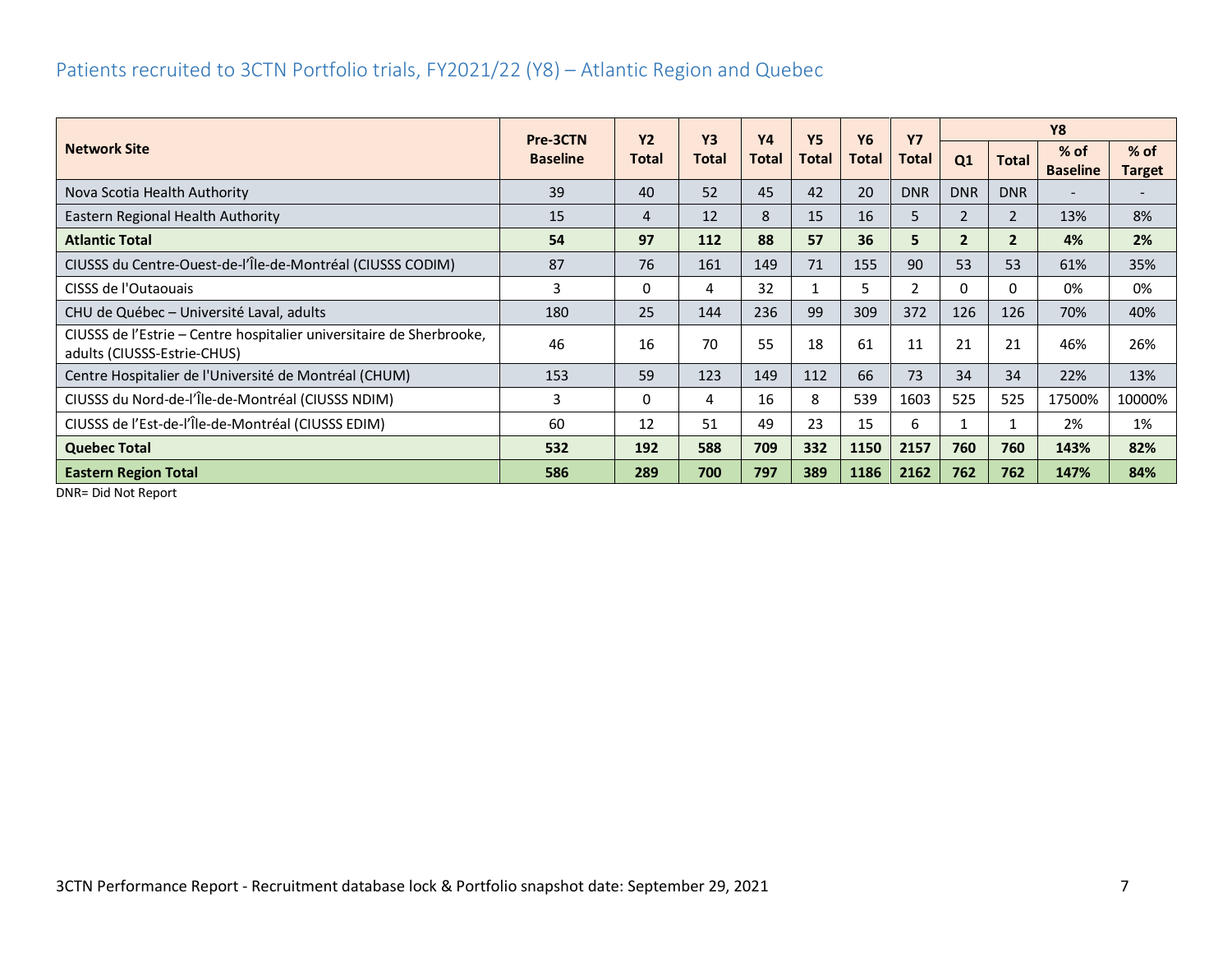## <span id="page-8-0"></span>Number of active recruiting 3CTN Portfolio Trials – Atlantic Region and Quebec

|                                                                                                     | Pre-                    | Y5 (2018-19)   |                |                |                |               |                | Y6 (2019-20)   |                | Y7 (2020-21) |                |                |                | Y8 (2021-22) |
|-----------------------------------------------------------------------------------------------------|-------------------------|----------------|----------------|----------------|----------------|---------------|----------------|----------------|----------------|--------------|----------------|----------------|----------------|--------------|
| <b>Network Site</b>                                                                                 | 3CTN<br><b>Baseline</b> | Q1             | Q <sub>2</sub> | Q <sub>3</sub> | Q <sub>4</sub> | Q1            | Q <sub>2</sub> | Q <sub>3</sub> | Q <sub>4</sub> | Q1           | Q <sub>2</sub> | Q <sub>3</sub> | Q <sub>4</sub> | Q1           |
| Nova Scotia Health Authority                                                                        | 14                      | 12             | 16             | 17             | 17             | 19            | 14             | 17             | 16             | <b>DNR</b>   | <b>DNR</b>     | <b>DNR</b>     | <b>DNR</b>     | <b>DNR</b>   |
| Eastern Regional Health Authority                                                                   | 6                       | 4              | 6              |                | 6              | 8             | 9              | 10             | 9              | 0            | 6              |                |                | 9            |
| CIUSSS du Centre-Ouest-de-l'Île-de-Montréal (CIUSSS CODIM)                                          | 27                      | N/A            | N/A            | N/A            | N/A            | 18            | 15             | 24             | 17             | 17           | 18             | 17             | 25             | 29           |
| CISSS de l'Outaouais                                                                                |                         |                |                |                |                |               |                |                |                |              |                |                | $\overline{2}$ |              |
| CHU de Québec - Université Laval, adults                                                            | 39                      | 19             | 20             | 26             | 26             | 26            | 26             | 25             | 30             | 27           | 30             | 30             | 23             | 31           |
| CIUSSS de l'Estrie - Centre hospitalier universitaire de<br>Sherbrooke, adults (CIUSSS-Estrie-CHUS) | 10                      | 13             | 11             | 13             | 16             | 14            | 15             | 17             | 17             | 16           | 13             | 14             | 13             | 12           |
| Centre Hospitalier de l'Université de Montréal (CHUM)                                               | 28                      | 32             | 34             | 37             | 37             | 33            | 30             | 33             | 30             | 29           | 27             | 27             | 27             | 21           |
| CIUSSS du Nord-de-l'Île-de-Montréal (CIUSSS NDIM)                                                   | 4                       | $\overline{2}$ | $\mathcal{L}$  | $\overline{2}$ |                | $\mathcal{P}$ | 3              |                | $\overline{2}$ | 0            | 3              |                | 3              | .S           |
| CIUSSS de l'Est-de-l'Île-de-Montréal (CIUSSS EDIM)<br>DND-Did Not Donort                            | 6                       | 12             | 13             | 11             | 10             | 10            | 8              | 11             | 10             | 9            | 9              | 10             | 9              | 5            |

DNR= Did Not Report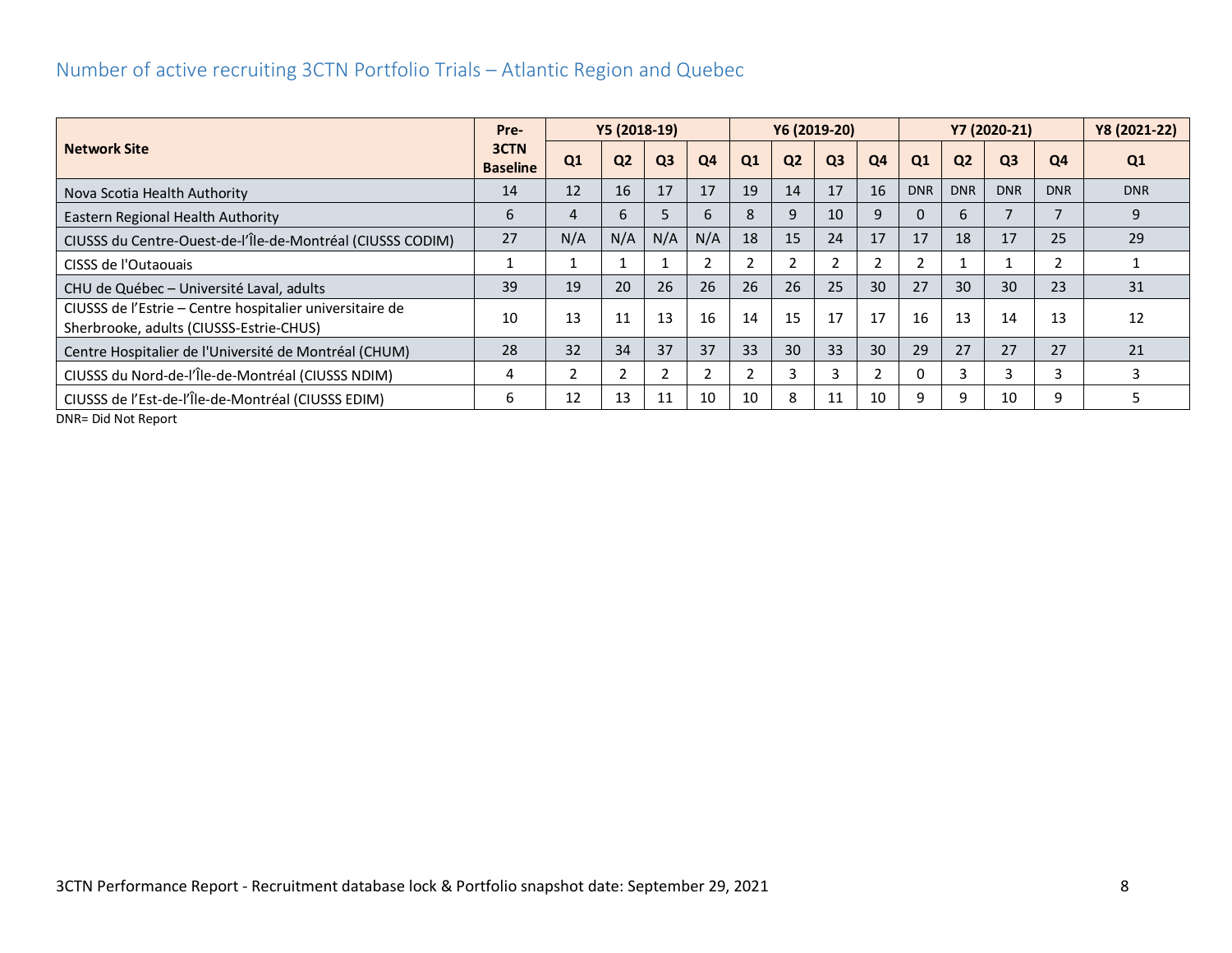## <span id="page-9-0"></span>Patients recruited to 3CTN Portfolio trials, FY2021/22 (Y8) – Pediatric Cancer Centres

|                                                                |                             | <b>Y2</b>    | <b>Y3</b>    | <b>Y4</b>      | <b>Y5</b>                | <b>Y6</b>                | <b>Y7</b>    |                | <b>Y8</b>    |                           |
|----------------------------------------------------------------|-----------------------------|--------------|--------------|----------------|--------------------------|--------------------------|--------------|----------------|--------------|---------------------------|
| <b>Network Site</b>                                            | Pre-3CTN<br><b>Baseline</b> | <b>Total</b> | <b>Total</b> | <b>Total</b>   | <b>Total</b>             | <b>Total</b>             | <b>Total</b> | Q1             | <b>Total</b> | $%$ of<br><b>Baseline</b> |
| Alberta Children's Hospital                                    | 21                          | 21           | 10           | 14             |                          | $\overline{\phantom{a}}$ | 19           | 7              | 7            | 33%                       |
| BC Children's Hospital                                         | 34                          | 46           | 41           | 31             | $\overline{\phantom{a}}$ | $\overline{\phantom{a}}$ | 30           | 10             | 10           | 29%                       |
| CancerCare Manitoba - Pediatrics                               | 18                          | 20           | 14           | 17             | 4                        | 7                        | 12           | $\overline{2}$ | 2            | 11%                       |
| Centre hospitalier universitaire de Sainte-Justine             | 42                          | 26           | 44           | 40             | 38                       | 38                       | 51           | 19             | 19           | 45%                       |
| Children's Hospital - London Health Sciences Centre            | 12                          | 15           | 26           | 9              | $\sim$                   | $\overline{\phantom{a}}$ | 5            | $\mathbf{1}$   | 1            | 8%                        |
| Children's Hospital of Eastern Ontario                         | 20                          | 18           | 35           | 31             | $\overline{\phantom{a}}$ | $\overline{\phantom{a}}$ | 14           | 6              | 6            | 30%                       |
| CHU de Québec-Université Laval / Centre Mère-Enfant Soleil     | 17                          | 14           | 7            | 17             | 22                       | 21                       | 29           | 10             | 10           | 59%                       |
| <b>IWK Health Centre</b>                                       | 20                          | 20           | 16           | 40             | $\overline{\phantom{a}}$ | $\overline{\phantom{a}}$ | 6            | 3              | 3            | 15%                       |
| Janeway Children's Health and Rehabilitation Centre            | 4                           | 3            | 4            | 4              | 0                        | 0                        | 5            | 2              | 2            | 50%                       |
| McMaster Children's Hospital - Hamilton Health Sciences Centre | 14                          | 20           | 19           | 28             | $\overline{\phantom{a}}$ | $\overline{\phantom{a}}$ | 16           | 10             | 10           | 71%                       |
| Montreal Children's Hospital                                   | 24                          | 23           | 14           | 20             | 8                        | 10                       | 16           | 8              | 8            | 33%                       |
| Saskatchewan Pediatric Hematology Oncology Program             | 6                           | 6            | 5            | $\overline{4}$ | $\overline{\phantom{a}}$ | $\overline{\phantom{a}}$ | 7            | $\mathbf{1}$   | $\mathbf{1}$ | 17%                       |
| Stollery Children's Hospital                                   | 11                          | 10           | 26           | 33             | $\overline{\phantom{a}}$ | $\overline{\phantom{a}}$ | 20           | 7              | 7            | 64%                       |
| The Hospital for Sick Children                                 | 91                          | 109          | 89           | 69             | $\overline{\phantom{a}}$ |                          | 26           | 28             | 28           | 31%                       |
| <b>Pediatric Total</b>                                         | 334                         | 351          | 350          | 357            | 72                       | 76                       | 256          | 114            | 114          | 34%                       |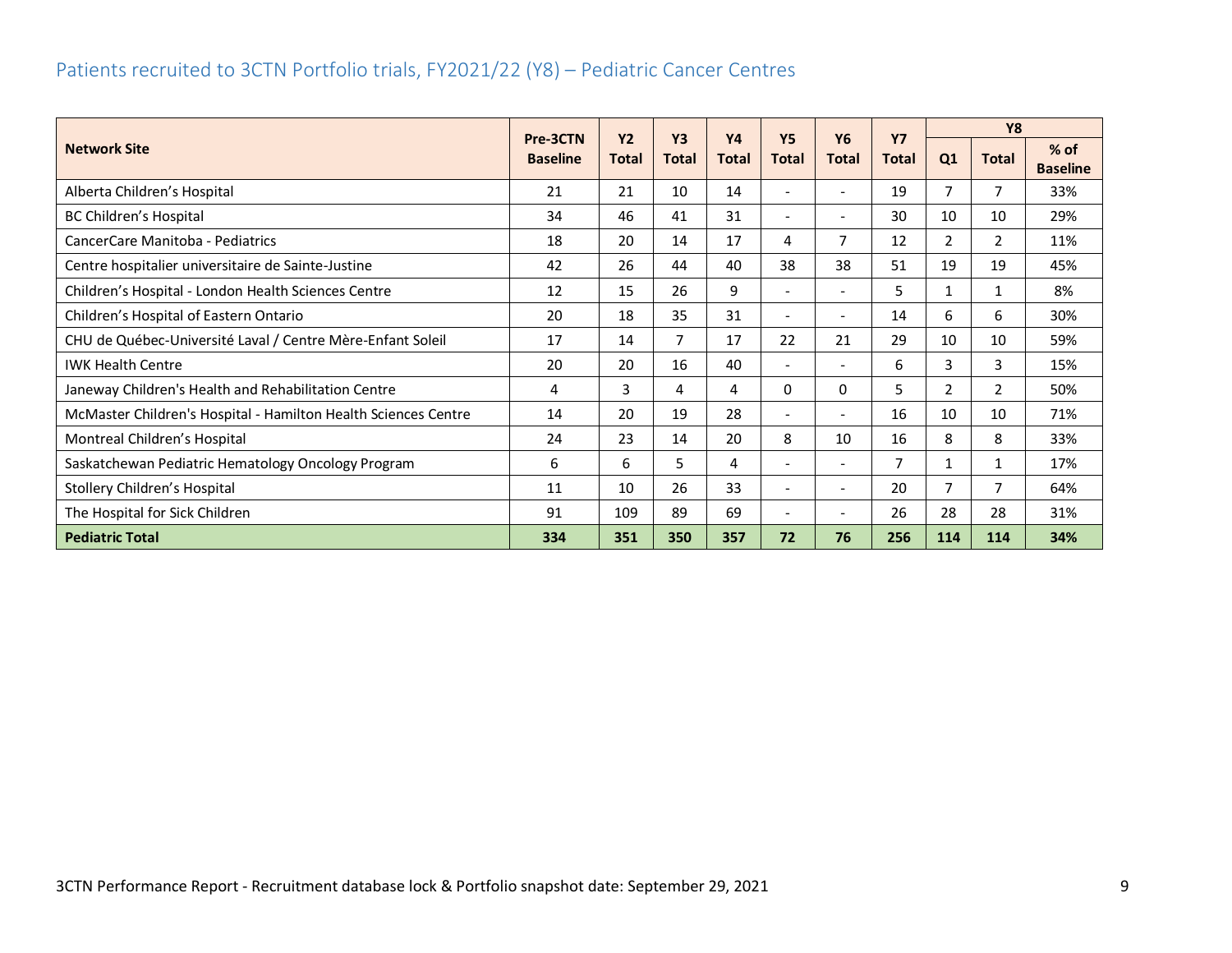## <span id="page-10-0"></span>Number of active recruiting 3CTN Portfolio Trials – Pediatric Cancer Centres

|                                                                |                         |                          | Y5 (2018-19)<br>Y6 (2019-20) |                |                          |    |                          |                          |                          | Y7 (2020-21)   | Y8 (2021-22)   |                |    |    |
|----------------------------------------------------------------|-------------------------|--------------------------|------------------------------|----------------|--------------------------|----|--------------------------|--------------------------|--------------------------|----------------|----------------|----------------|----|----|
| <b>Network Site</b>                                            | 3CTN<br><b>Baseline</b> | Q1                       | Q <sub>2</sub>               | Q <sub>3</sub> | Q4                       | Q1 | Q <sub>2</sub>           | Q <sub>3</sub>           | Q <sub>4</sub>           | Q <sub>1</sub> | Q <sub>2</sub> | Q <sub>3</sub> | Q4 | Q1 |
| Alberta Children's Hospital                                    | 9                       | $\overline{\phantom{a}}$ | $\overline{\phantom{a}}$     |                | $\overline{\phantom{a}}$ |    | $\overline{\phantom{a}}$ | $\overline{\phantom{a}}$ | $\overline{\phantom{a}}$ | 22             | 23             | 24             | 15 | 18 |
| BC Children's Hospital                                         | 15                      |                          | $\overline{\phantom{a}}$     |                |                          |    | $\overline{a}$           |                          | $\overline{\phantom{a}}$ | 13             | 15             | 15             | 17 | 17 |
| CancerCare Manitoba - Pediatrics                               | 19                      | 17                       | 17                           | 15             | 13                       | 10 | 9                        | 8                        | 9                        | 9              | 11             | 11             | 13 | 14 |
| Centre hospitalier universitaire de Sainte-Justine             | 9                       | 30                       | 22                           | 22             | 24                       | 17 | 18                       | 18                       | 17                       | 17             | 18             | 19             | 22 | 22 |
| Children's Hospital - London Health Sciences Centre            | 5                       |                          | $\overline{\phantom{a}}$     |                | $\overline{\phantom{a}}$ |    | $\overline{\phantom{a}}$ |                          | $\overline{\phantom{a}}$ | 14             | 14             | 15             | 18 | 16 |
| Children's Hospital of Eastern Ontario                         | 8                       |                          | $\overline{\phantom{a}}$     |                |                          |    | $\overline{\phantom{a}}$ |                          | $\overline{\phantom{a}}$ | 8              | 11             | 12             | 17 | 16 |
| CHU de Québec-Université Laval / Centre Mère-Enfant Soleil     | 11                      | 13                       | 16                           | 17             | 15                       | 17 | 15                       | 13                       | 11                       | 15             | 15             | 15             | 20 | 21 |
| <b>IWK Health Centre</b>                                       | 9                       |                          | $\overline{a}$               |                | <b>.</b>                 |    | $\overline{\phantom{a}}$ |                          | $\overline{\phantom{a}}$ | 19             | 20             | 22             | 23 | 20 |
| Janeway Children's Health and Rehabilitation Centre            | 5                       | 11                       | 9                            | 9              | 9                        | 5  | 9                        | 6                        | 6                        |                | 8              | 8              | 10 | 10 |
| McMaster Children's Hospital - Hamilton Health Sciences Centre | 8                       |                          | $\overline{\phantom{a}}$     |                |                          |    | $\overline{\phantom{a}}$ |                          | $\overline{\phantom{a}}$ | 12             | 13             | 14             | 17 | 17 |
| Montreal Children's Hospital                                   | 5                       | 25                       | 25                           | 20             | 21                       | 12 | 16                       | 16                       | 13                       | 16             | 17             | 15             | 22 | 22 |
| Saskatchewan Pediatric Hematology Oncology Program             | 7                       |                          | $\overline{\phantom{a}}$     |                | $\overline{\phantom{a}}$ |    | $\overline{\phantom{a}}$ |                          | $\overline{\phantom{a}}$ | 8              | 8              | 8              | 8  | 8  |
| Stollery Children's Hospital                                   | 3                       | $\overline{\phantom{a}}$ | $\overline{\phantom{a}}$     |                | $\overline{\phantom{a}}$ |    | $\overline{\phantom{a}}$ |                          | $\overline{\phantom{a}}$ | 9              | 11             | 13             | 13 | 13 |
| The Hospital for Sick Children                                 | 13                      | $\overline{\phantom{a}}$ | $\overline{\phantom{a}}$     |                | $\overline{\phantom{a}}$ |    | $\overline{\phantom{a}}$ |                          | $\overline{\phantom{a}}$ | 16             | 17             | 17             | 23 | 24 |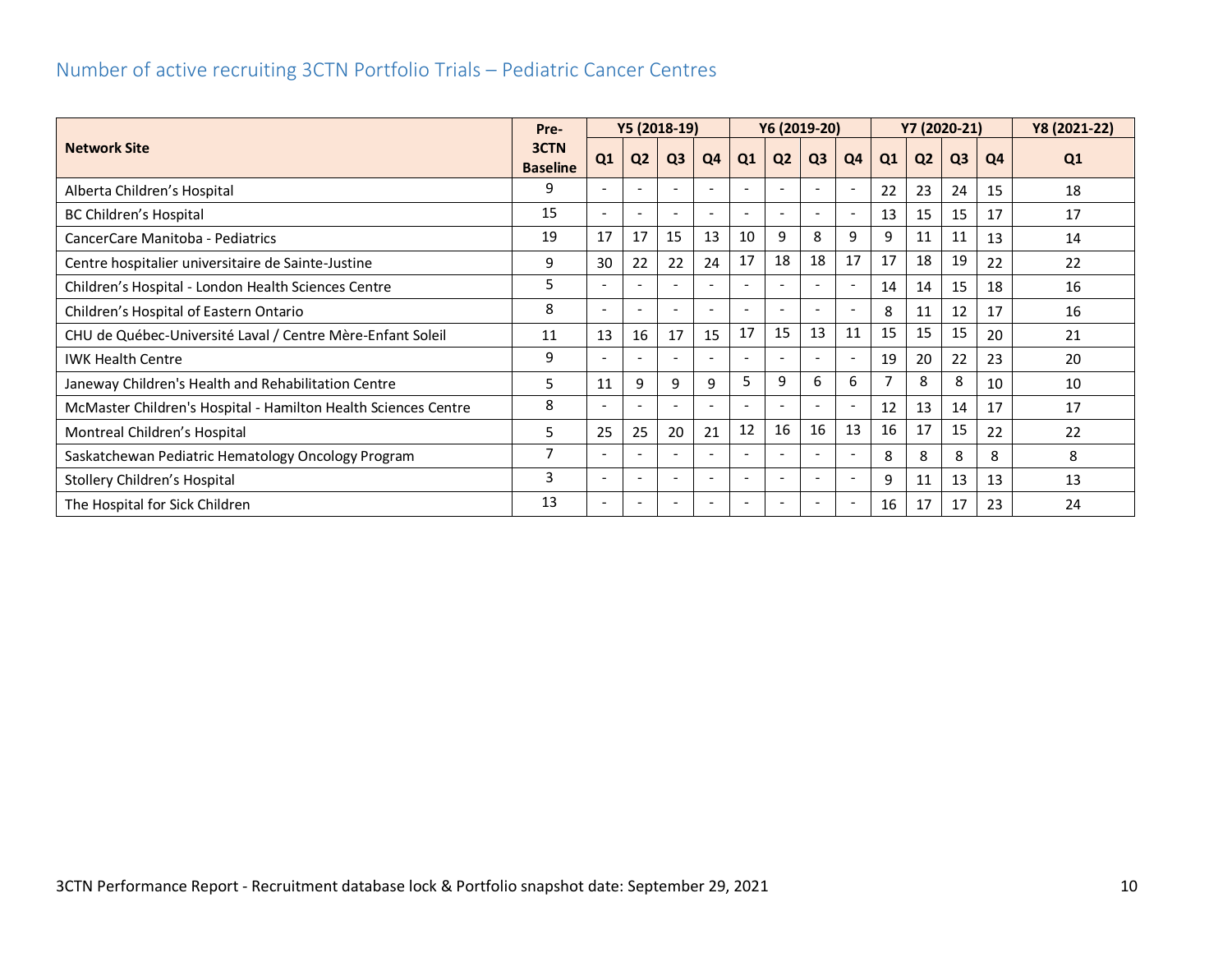# <span id="page-11-0"></span>Section B: 3CTN Portfolio Metrics

#### <span id="page-11-1"></span>Active Recruiting Portfolio Trials by Disease Site and Phase



**Objective:** To monitor and optimize the Portfolio in order to create opportunities for new trials and demonstrate 3CTN's impact.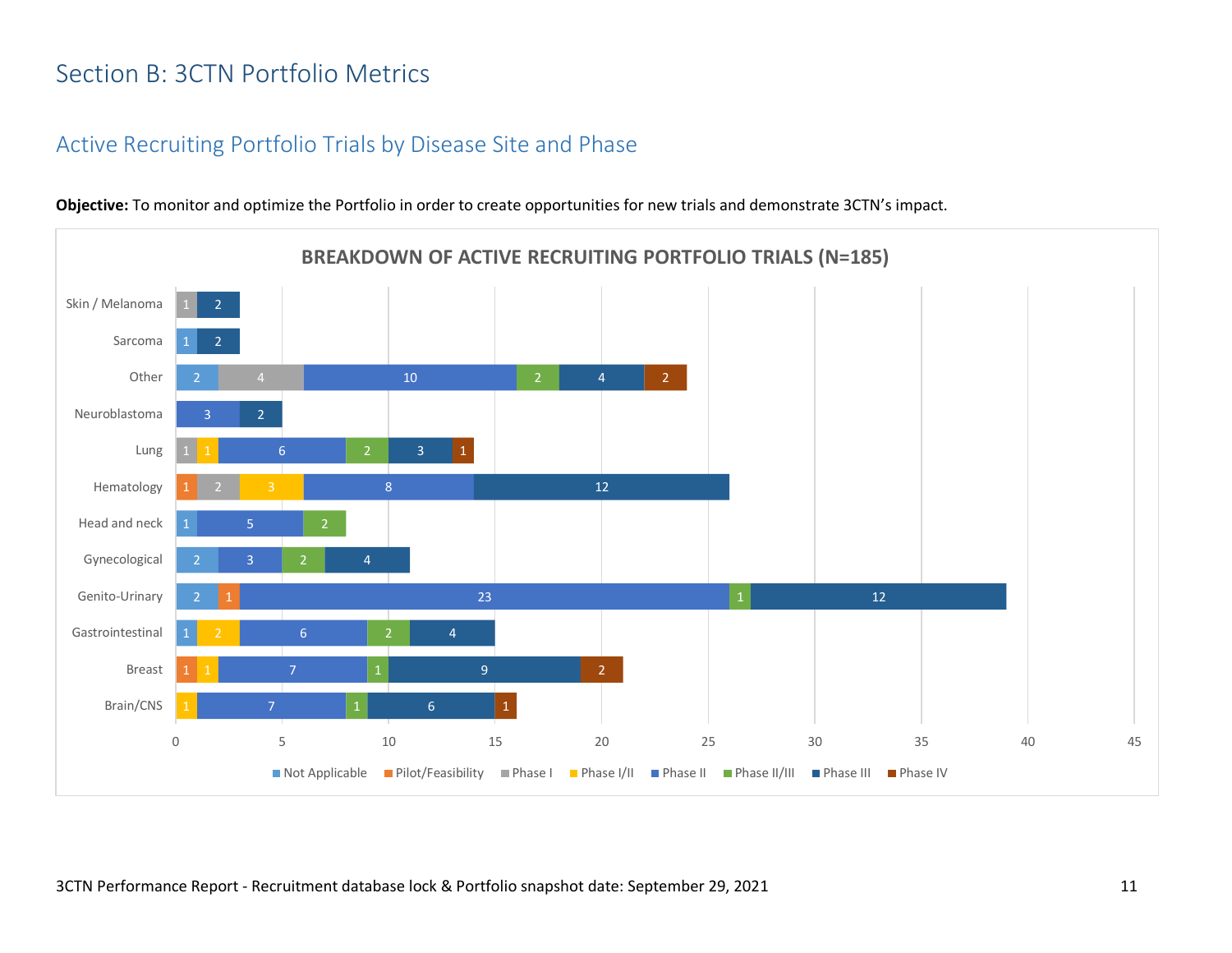#### <span id="page-12-0"></span>Overview of Portfolio Applications – Process Efficiency

**Objective:** To improve Portfolio application processing time.

#### **Portfolio Approval Process Timeline<sup>1</sup>**

| <b>Calendar Year</b> | <b>Number of Applications</b><br><b>Received</b> | # Applications Completed | <b>Average Application</b><br><b>Processing Time (days)</b> | <b>Median Application</b><br><b>Processing Time (days)</b> |
|----------------------|--------------------------------------------------|--------------------------|-------------------------------------------------------------|------------------------------------------------------------|
| 2015                 | 90                                               | 85                       | 16                                                          |                                                            |
| 2016                 | 70                                               | 71                       | 31                                                          |                                                            |
| 2017                 | 45                                               | 47                       | 22                                                          |                                                            |
| 2018                 | 46                                               | 44                       | 18                                                          |                                                            |
| 2019                 | 45                                               | 45                       | 42                                                          |                                                            |
| 2020                 | 41                                               | 41                       | 27                                                          |                                                            |
| 2021                 | 55                                               | 56                       | 27                                                          |                                                            |

#### **Facilitated Peer Review (FPR) Process**

| <b>Calendar Year</b> | <b>Number of FPR Requests</b>                                                                         | # FPR Completed <sup>2</sup> | Average FPR Time (days) <sup>3</sup> | Median FPR Time (days) $3$ |
|----------------------|-------------------------------------------------------------------------------------------------------|------------------------------|--------------------------------------|----------------------------|
| 2015                 |                                                                                                       |                              | 47                                   | 39                         |
| 2016                 | 11                                                                                                    | 12                           | 96                                   | 100                        |
| 2017                 |                                                                                                       |                              | 79                                   | 74                         |
| 2018                 | 10                                                                                                    |                              | 84                                   | 77                         |
| 2019                 | 16                                                                                                    | 17                           | 112                                  | 86                         |
| 2020                 |                                                                                                       | n                            | 137                                  | 134                        |
| 2021                 |                                                                                                       | 10                           | 128                                  | 127                        |
|                      | From Dortfolio annicotion resolut data to data of annoual decision for nexical beginning lan 12, 2015 |                              |                                      |                            |

From Portfolio application receipt date to date of approval decision for period beginning Jan 13, 2015.

**2** Counts are based on the completed reviews in that calendar year. E.g., for an application submitted for review in 2019 but completed in 2020, the FPR will be counted for 2020.

**3** FPR process begins on the date the applicant agrees to initiate the FPR process and ends on the date when the final reviewer package is submitted to 3CTN (data based on completed FPRs).

**Link: [Portfolio Applications Report](https://app.powerbi.com/view?r=eyJrIjoiNDkxODMzYTctYjhkZi00MjhkLWJiNzMtMjcyYmU2MmE4MjM5IiwidCI6IjlkZjk0OWY4LWE2ZWItNDE5ZC05Y2FhLTFmOGM4M2RiNjc0ZiJ9)**